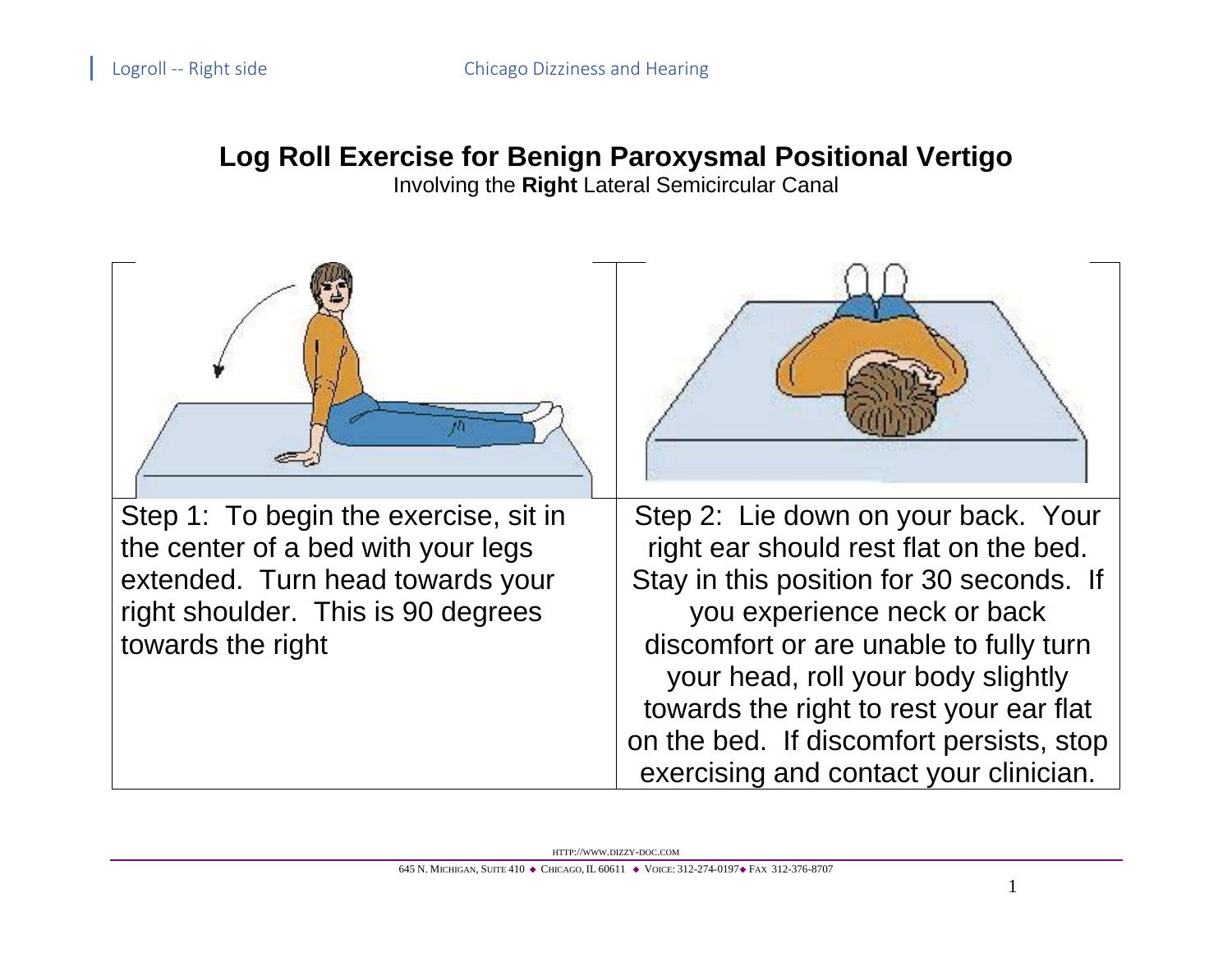| Step 3: Turn your head towards the<br>left so that your nose is pointed<br>towards the ceiling. Maintain this<br>position for 30 seconds. | Step 4: Turn your head towards your left<br>shoulder. This is 90 degrees towards the<br>right. Your left ear should rest flat on the<br>bed. Stay in this position for 30 seconds.<br>If you experience neck or back discomfort<br>or are unable to fully turn your head, roll<br>your body slightly towards the right to rest<br>your ear flat on the bed. |
|-------------------------------------------------------------------------------------------------------------------------------------------|-------------------------------------------------------------------------------------------------------------------------------------------------------------------------------------------------------------------------------------------------------------------------------------------------------------------------------------------------------------|

HTTP://WWW.DIZZY-DOC.COM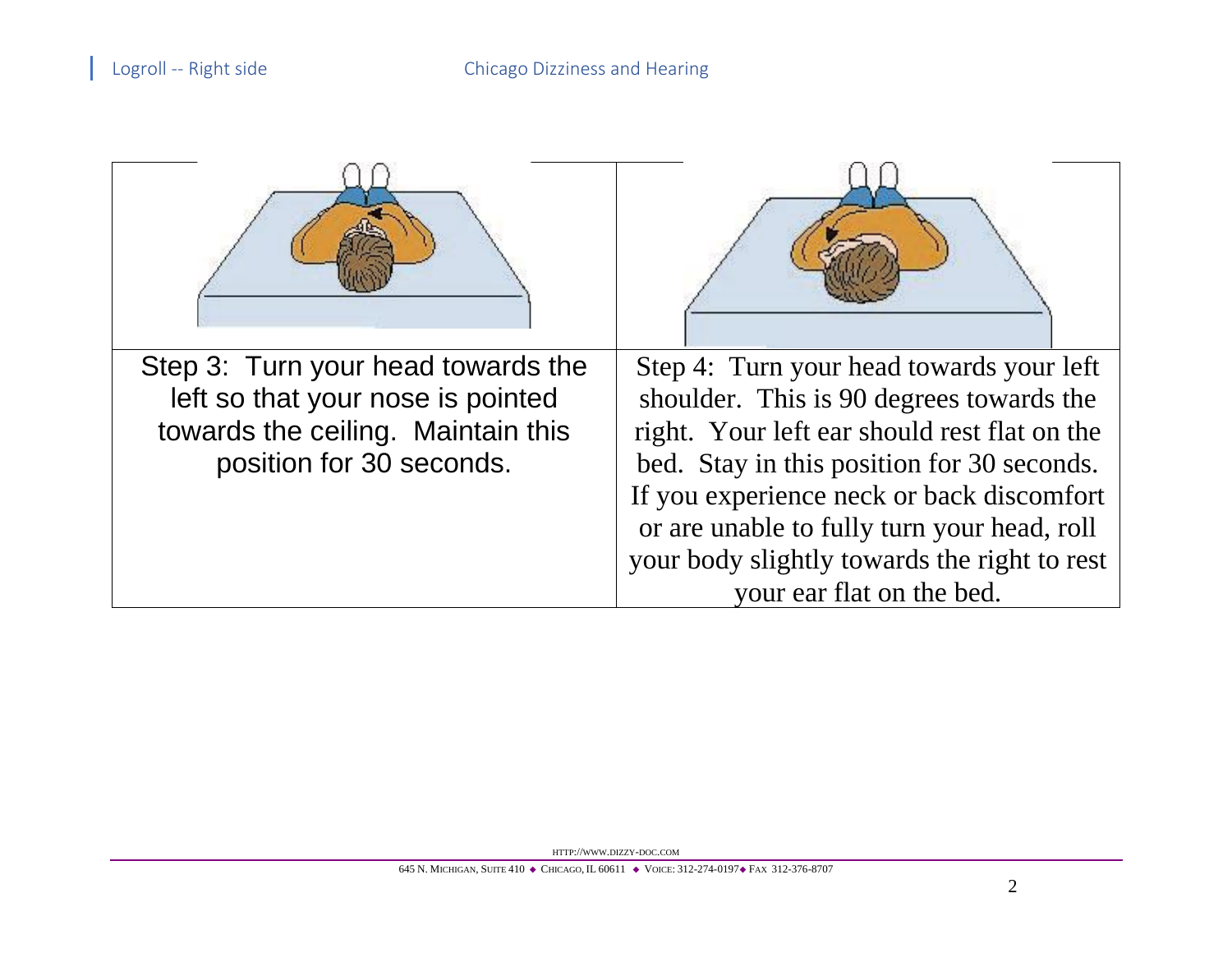| Step 6: Push up onto your right elbow<br>and sit-up. Stay in this position for 30<br>seconds or longer if necessary, until<br>your symptoms return to baseline. |
|-----------------------------------------------------------------------------------------------------------------------------------------------------------------|
|                                                                                                                                                                 |

This is one repetition of the exercise. Perform 3 repetitions in a row of the exercise at night. After that, sleep with your right ear up.

HTTP://WWW.DIZZY-DOC.COM